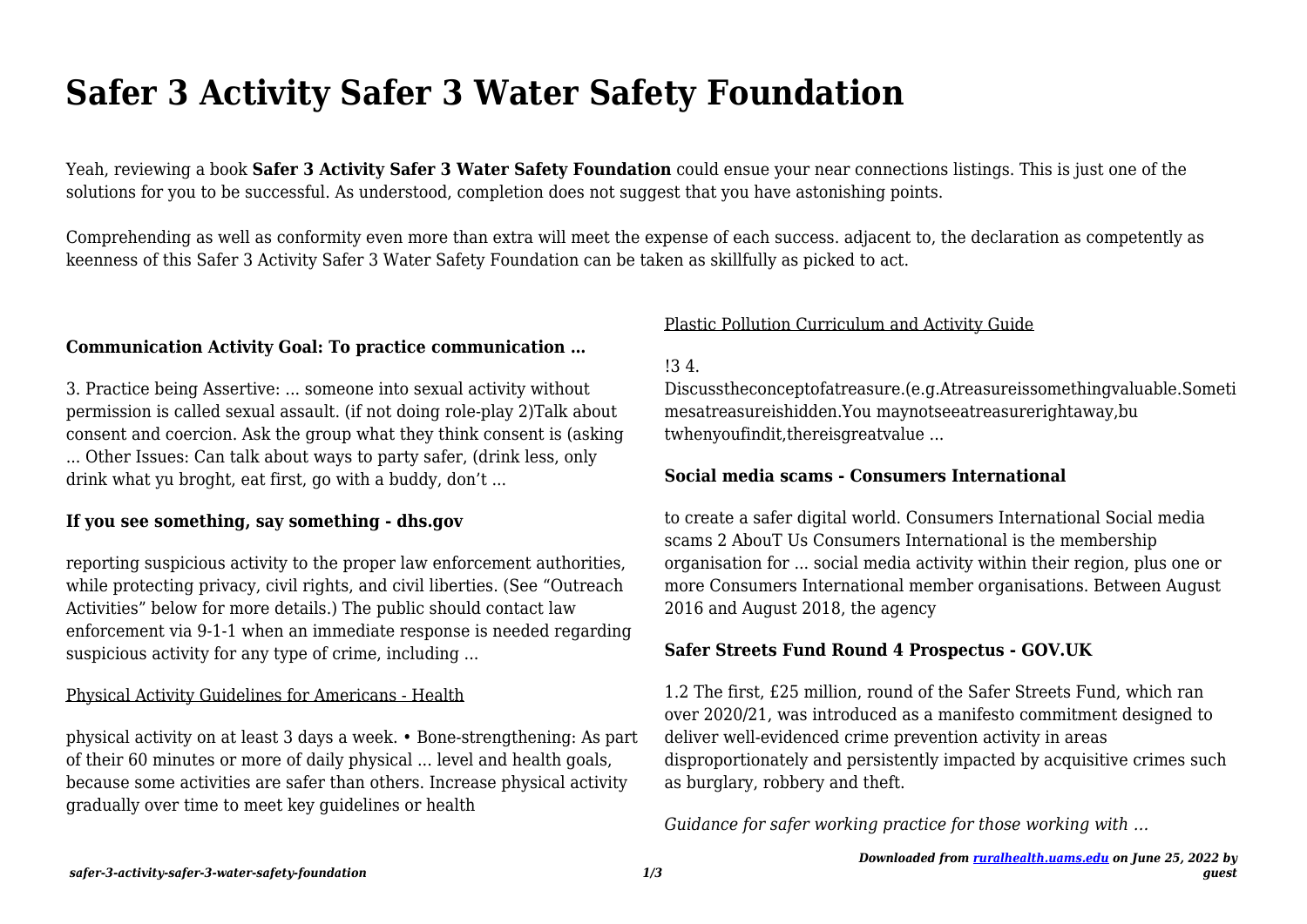Safer Recruitment Consortium. It should inform and assist employers to develop and review their quidelines on safer working practices. It may be used as reference by managers and Local Authority Designated Officers (the 'Designated Officer or DO1) when responding to allegations made against staff in education settings.

## WHO Guidelines on Hand Hygiene in Health Care First Global ...

Clean Care is Safer Care. WHO Library Cataloguing-in-Publication Data WHO guidelines on hand hygiene in health care. 1.Hand wash standards. 2.Hygiene. 3.Cross infection - prevention and control. 4.Patient care - standards. 5.Health facilities - standards. ... 11.11 Activity of antiseptic agents against spore-forming bacteria

*Force Health Protection Guidance (Supplement 23) Revision 3 ...*

Dec 20, 2021 · UNDER SECRETARY OF DEFENSE 4OOO DEFENSE PENTAGON WASHtNGTON, D.C. 20301 -4000 ßäc 2 r 2021 PERSONNEL AND READINESS MEMORANDUM FOR SENIOR PENTAGON LEADERSHIP COMMANDERS OF THE COMBATANT COMMANDS DEFENSE AGENCY AND DOD FIELD ACTIVITY DIRECTORS …

## **Safer recruitment practice guidance DBS Eligibility and …**

PCC carry out regulated activity with vulnerable adults. (The same situation would apply if you were a trustee of a PCC which is classed as a children's charity because its workers engage in regulated activity in relation to children, (e.g. the PCC runs a Sunday School)). See Appendix 8 of the Safer Recruitment Practice Guidance.

## **STATE OF FLORIDA - flgov.com**

Safer At Home A. Senior citizens and individuals with a significant underlying medical condition (such as chronic lung disease, moderate-tosevere asthma, serious heart conditions, ... A social gathering in a public space is not an essential activity. Local jurisdictions shall ensure that groups of people greater than ten are not permitted to ...

# **Guidance for Safer Working Practice - Safeguarding Children**

for Safer Working Practice for those working with children and young people in education settings. II. Overview and purpose of guidance This document is an addendum to the non-statutory 'guidance for safer working practice' 2019, an adaptation by the Safer Recruitment Consortium of a document previously published

# **PROJECT COMPLETION REPORT - United Nations …**

3.1 Capacities and mechanisms for disaster risk reduction at the community level strengthened. 1. Purchasing a caravan to be modified as a mobile training and awareness generation facility 2. Compile, translate and dissemination of information, education and communication materials in local languages 3. Purchasing of equipments necessary for

# *The Girl Scout Bronze Award for Juniors*

Bronze Award.indd 1 3/4/11 2:09 PM. Girl Guidelines 2 1 Step ... activity. Get together as a group to walk around your school or your block, talking about what you see. ... accidents, and safer kids! Plus, a stop sign is a permanent solution! Example #2

# The social value of public spaces - JRF

The social value of public spaces I 3 ... safer, greener agenda as in the Communities and Local Government's reports, Living Places: Cleaner, Safer, Greener (2002) and Living Places: ... due to the buzz of activity, though they also appreciated 'places of …

*Spiralling tool kit for safer, healthier relationships*

*guest*